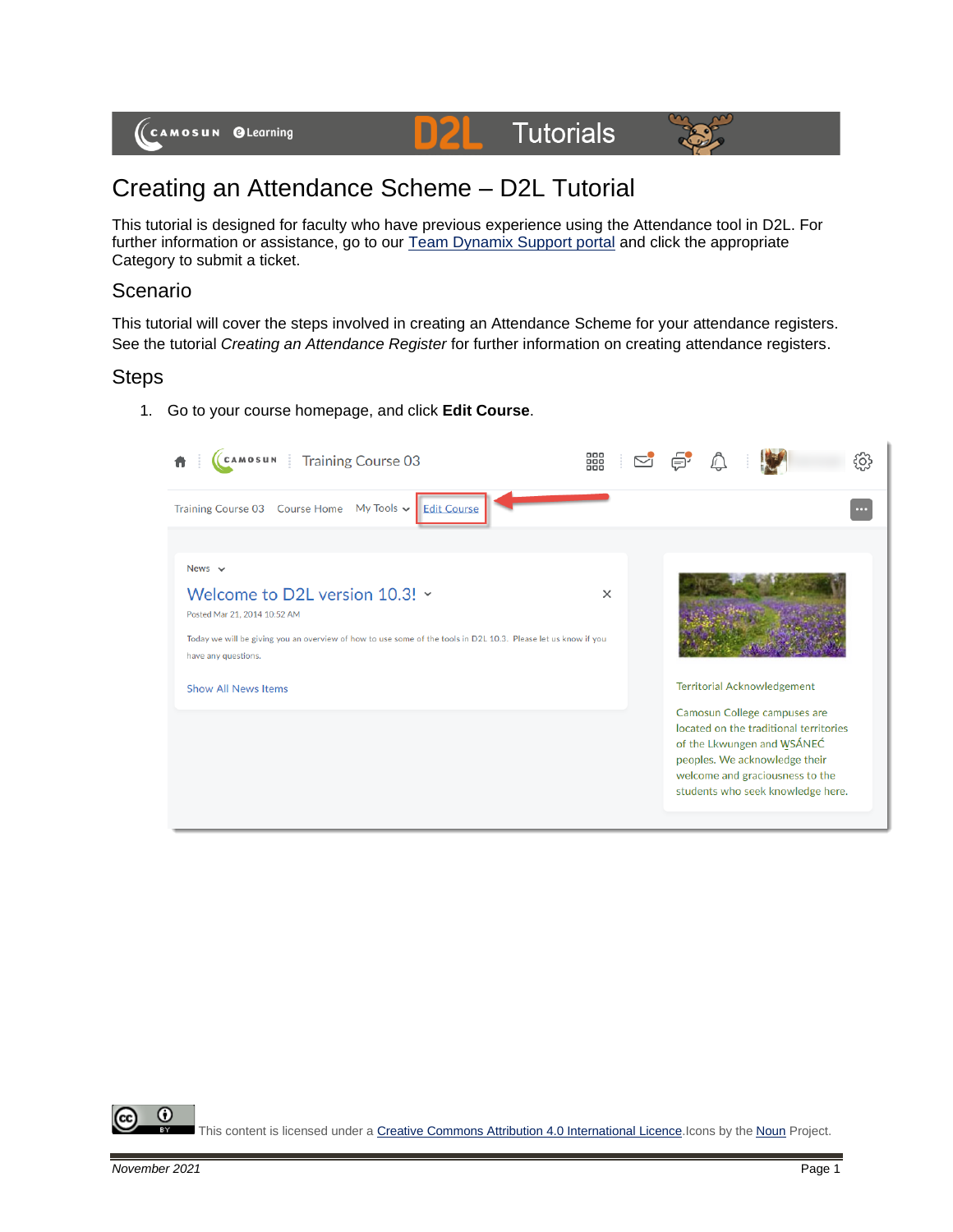### 2. Click **Attendance**.

| Training Course 03  Course Home  My Tools v  Edit Course |                                               |                                     |  |  |  |  |  |  |
|----------------------------------------------------------|-----------------------------------------------|-------------------------------------|--|--|--|--|--|--|
| <b>Course Administration</b>                             |                                               |                                     |  |  |  |  |  |  |
| Category<br><b>Name</b>                                  |                                               |                                     |  |  |  |  |  |  |
| <b>Site Setup</b>                                        |                                               |                                     |  |  |  |  |  |  |
| <b>Course Offering Information</b>                       | 合 Homepages                                   | ◎ Navigation & Themes               |  |  |  |  |  |  |
| <b>■ Widgets</b>                                         |                                               |                                     |  |  |  |  |  |  |
| <b>Site Resources</b>                                    |                                               |                                     |  |  |  |  |  |  |
| <b>Book Management</b>                                   | Calendar<br>m                                 | <b>Content</b>                      |  |  |  |  |  |  |
| <b>Course Builder</b>                                    | <b>External Learning Tools</b>                | <b>R</b> Frequently Asked Questions |  |  |  |  |  |  |
| Glossary<br>BO                                           | <b>全</b> Import / Export / Copy<br>Components | e Links                             |  |  |  |  |  |  |
|                                                          |                                               | <b>R</b> Manage Dates               |  |  |  |  |  |  |
| <b>Manage</b><br>les                                     |                                               |                                     |  |  |  |  |  |  |
| Learn & Management                                       |                                               |                                     |  |  |  |  |  |  |
| <b>&amp;</b> Attendance                                  | ■ Class Progress                              | E Classlist                         |  |  |  |  |  |  |
| <b>等 Groups</b>                                          |                                               |                                     |  |  |  |  |  |  |
| Assessment                                               |                                               |                                     |  |  |  |  |  |  |
| Checklists<br>冒                                          | Competencies                                  | <b>Dropbox</b>                      |  |  |  |  |  |  |
| <b>IV</b> Grades                                         | Quizzes<br>I۴                                 | <b>Rubrics</b>                      |  |  |  |  |  |  |

### 3. Click **Attendance Schemes**.

| Training Course 03  Course Home  My Tools v  Edit Course |                       |               |  |  |  |  |
|----------------------------------------------------------|-----------------------|---------------|--|--|--|--|
| Attendance Schemes<br><b>Attendance Registers</b>        |                       |               |  |  |  |  |
| <b>New Register</b><br>What are attendance registers?    |                       |               |  |  |  |  |
| <b>Register Name</b>                                     | Cause for Concern (%) | # of Sessions |  |  |  |  |
| Lab Attendance $\sim$                                    | 60                    | 6             |  |  |  |  |
|                                                          |                       |               |  |  |  |  |

This content is licensed under [a Creative Commons Attribution 4.0 International Licence.I](https://creativecommons.org/licenses/by/4.0/)cons by the [Noun](https://creativecommons.org/website-icons/) Project.

 $\odot$ 

 $\odot$